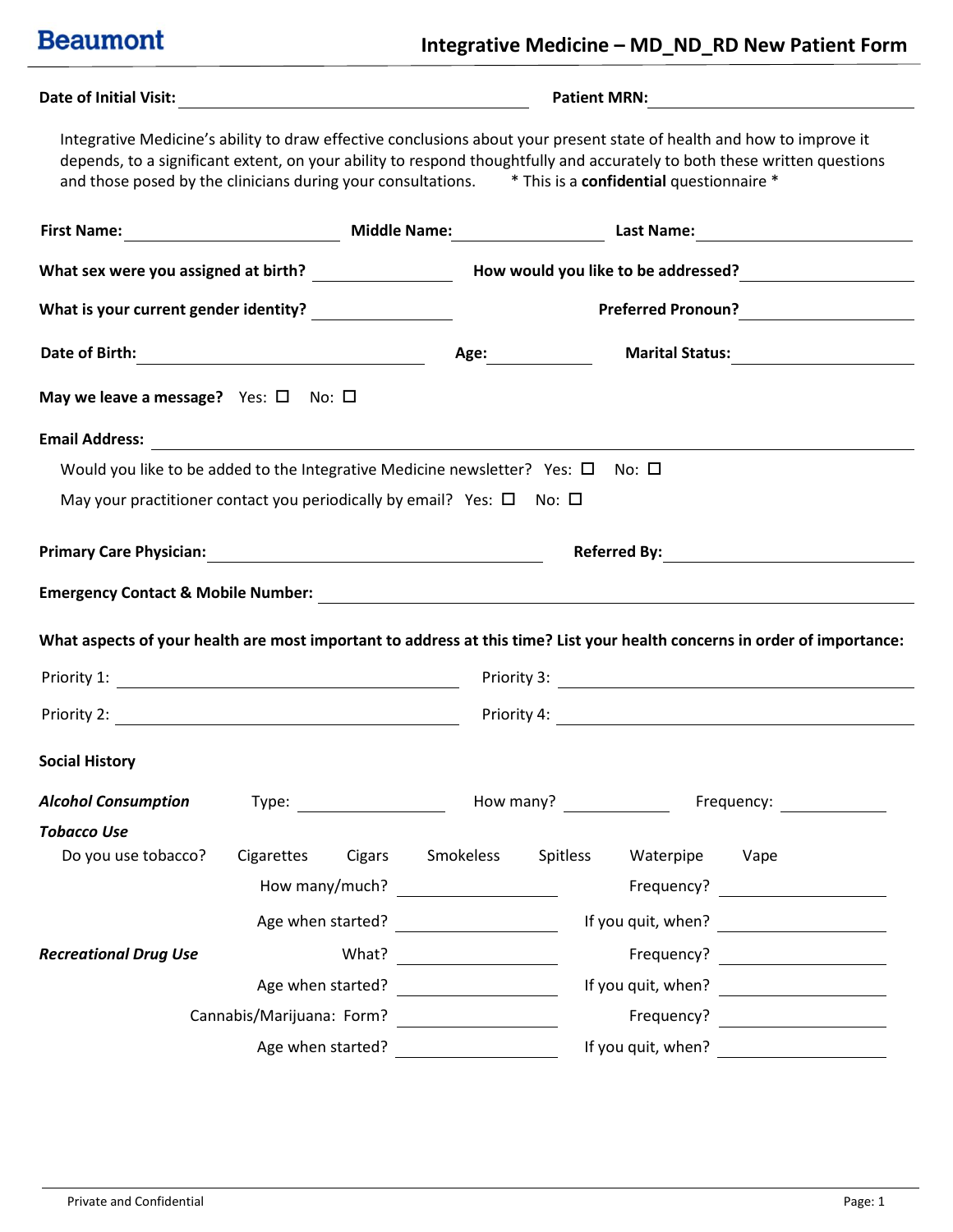| Name:                                                                                                                                                                                                                                          | Date of Birth: |                                                                                                                                                                                                                                     |
|------------------------------------------------------------------------------------------------------------------------------------------------------------------------------------------------------------------------------------------------|----------------|-------------------------------------------------------------------------------------------------------------------------------------------------------------------------------------------------------------------------------------|
| <b>Social History (continued)</b>                                                                                                                                                                                                              |                |                                                                                                                                                                                                                                     |
| Name some positive elements in your life:                                                                                                                                                                                                      |                |                                                                                                                                                                                                                                     |
|                                                                                                                                                                                                                                                |                |                                                                                                                                                                                                                                     |
| 2:                                                                                                                                                                                                                                             |                | $\overline{a}$ . The contract of the contract of the contract of the contract of the contract of the contract of the contract of the contract of the contract of the contract of the contract of the contract of the contract of th |
|                                                                                                                                                                                                                                                |                |                                                                                                                                                                                                                                     |
| <b>Religion/Spirituality</b>                                                                                                                                                                                                                   |                |                                                                                                                                                                                                                                     |
|                                                                                                                                                                                                                                                |                |                                                                                                                                                                                                                                     |
| <b>Relationships</b>                                                                                                                                                                                                                           |                |                                                                                                                                                                                                                                     |
| Are you in a supportive relationship? Yes: $\square$ No: $\square$                                                                                                                                                                             |                | Are you in a relationship you would like to change? Yes: $\square$ No: $\square$                                                                                                                                                    |
| Do you feel safe in your home? Yes: $\square$ No: $\square$                                                                                                                                                                                    |                | Do you have someone that you can confide in? Yes: $\square$ No: $\square$                                                                                                                                                           |
| Have you ever been physically, emotionally, or sexually abused? Yes: $\square$ No: $\square$<br>If you are experiencing physical, emotional, or sexual harm from someone, please talk to me so that I can help.<br><b>Education/Employment</b> |                |                                                                                                                                                                                                                                     |
| What level of education did you complete?<br>$\Box$ Are you currently employed? Yes: $\Box$ No: $\Box$                                                                                                                                         |                |                                                                                                                                                                                                                                     |
| Employer's Name: 1990 Manual Contract Contract Contract Contract Contract Contract Contract Contract Contract Contract Contract Contract Contract Contract Contract Contract Contract Contract Contract Contract Contract Cont                 |                |                                                                                                                                                                                                                                     |
|                                                                                                                                                                                                                                                |                |                                                                                                                                                                                                                                     |
| List current medications (including non-prescription) along with dose and frequency.                                                                                                                                                           |                |                                                                                                                                                                                                                                     |
| Medication                                                                                                                                                                                                                                     | Dose           | Frequency                                                                                                                                                                                                                           |
| 1.                                                                                                                                                                                                                                             |                |                                                                                                                                                                                                                                     |
| 2.<br>3.                                                                                                                                                                                                                                       |                |                                                                                                                                                                                                                                     |
| 4.                                                                                                                                                                                                                                             |                |                                                                                                                                                                                                                                     |
| 5.                                                                                                                                                                                                                                             |                |                                                                                                                                                                                                                                     |
| 6.                                                                                                                                                                                                                                             |                |                                                                                                                                                                                                                                     |
| 7.                                                                                                                                                                                                                                             |                |                                                                                                                                                                                                                                     |
| 8.                                                                                                                                                                                                                                             |                |                                                                                                                                                                                                                                     |
| 9.                                                                                                                                                                                                                                             |                |                                                                                                                                                                                                                                     |
| 10.                                                                                                                                                                                                                                            |                |                                                                                                                                                                                                                                     |
| 11.                                                                                                                                                                                                                                            |                |                                                                                                                                                                                                                                     |
| 12.                                                                                                                                                                                                                                            |                |                                                                                                                                                                                                                                     |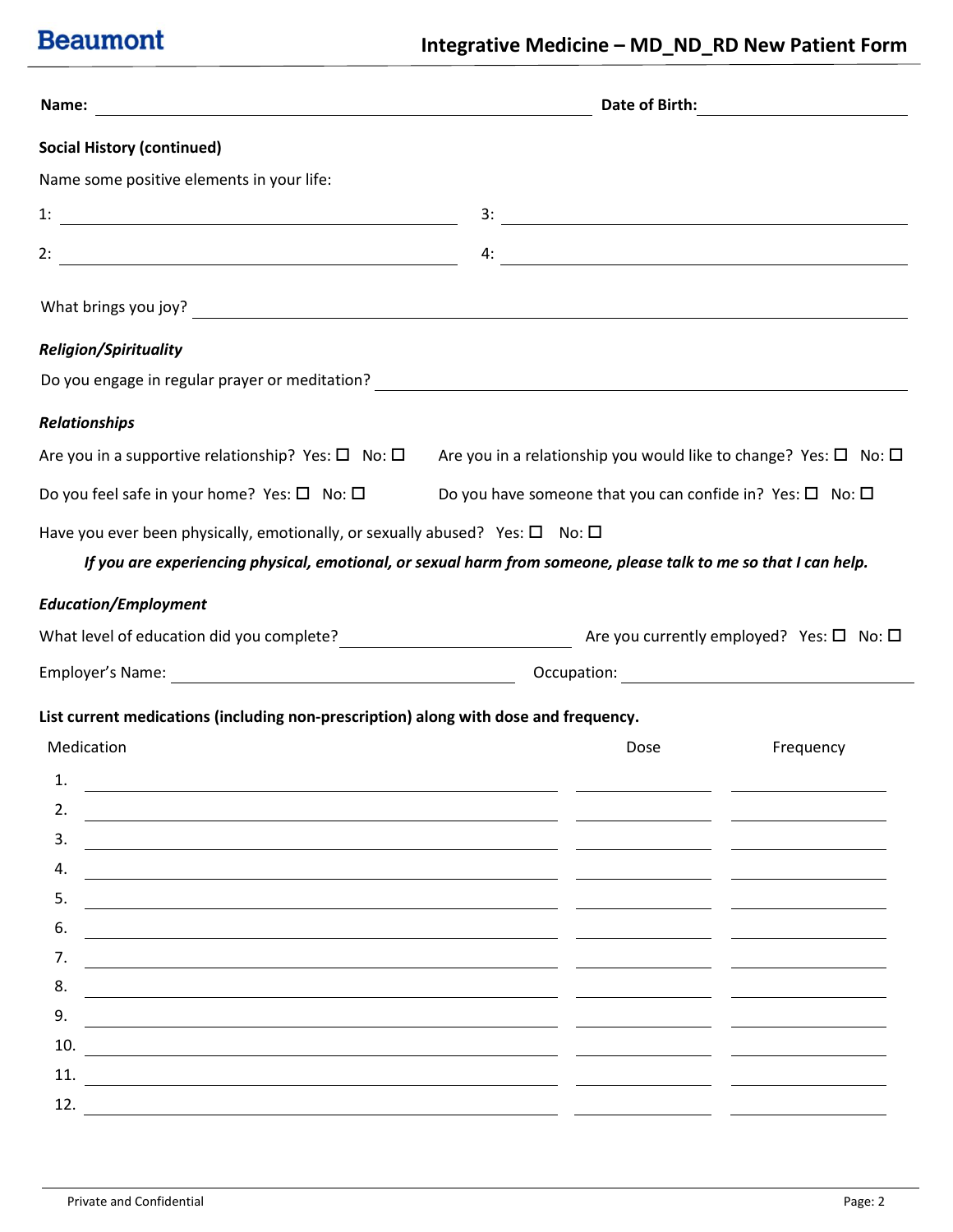| Name |  |           |
|------|--|-----------|
|      |  | $\bullet$ |

**Name: Date of Birth:** 

**List all vitamins, minerals, and other nutritional supplements that you are currently taking along with dose and frequency (indicate mg or IU).**

| Vitamin/Mineral/Supplement                                                                                                                                                                                                                 | Dose | Frequency |
|--------------------------------------------------------------------------------------------------------------------------------------------------------------------------------------------------------------------------------------------|------|-----------|
| 1.                                                                                                                                                                                                                                         |      |           |
| 2.<br><u> 1989 - Jan Salaman Salaman (j. 1989)</u>                                                                                                                                                                                         |      |           |
| 3.<br><u> 1989 - Andrea Andrew Maria (h. 1989).</u>                                                                                                                                                                                        |      |           |
| 4.                                                                                                                                                                                                                                         |      |           |
| 5.                                                                                                                                                                                                                                         |      |           |
| 6.                                                                                                                                                                                                                                         |      |           |
| 7.                                                                                                                                                                                                                                         |      |           |
| 8.<br><u>and the state of the state of the state of the state of the state of the state of the state of the state of the state of the state of the state of the state of the state of the state of the state of the state of the state</u> |      |           |
| 9.                                                                                                                                                                                                                                         |      |           |
| 10.                                                                                                                                                                                                                                        |      |           |
| 11.                                                                                                                                                                                                                                        |      |           |
| 12.                                                                                                                                                                                                                                        |      |           |

**Allergies: List any medications that you are allergic to and your body's reaction.** 

| Medication | Reaction |
|------------|----------|
| ᅩ.         |          |
| <u>.</u>   |          |
| ັ          |          |

### **Digestion/Nutrition**

| Do you follow any special diet? Vegan<br>Vegetarian                                                                              |       | Mediterranean Anti-Inflammatory                                                                                      | Paleo | Ketogenic |  |  |
|----------------------------------------------------------------------------------------------------------------------------------|-------|----------------------------------------------------------------------------------------------------------------------|-------|-----------|--|--|
| Other:<br><u> 1989 - Johann Stoff, deutscher Stoffen und der Stoffen und der Stoffen und der Stoffen und der Stoffen und der</u> |       |                                                                                                                      |       |           |  |  |
| Do you develop any symptoms after eating certain foods?                                                                          |       | <u> 1980 - Andrea Barbara, poeta esperanto-poeta esperanto-poeta esperanto-poeta esperanto-poeta esperanto-poeta</u> |       |           |  |  |
| How much water do you drink per day? __________________How much caffeine do you consume per day? _______                         |       |                                                                                                                      |       |           |  |  |
| Do you use artificial sweeteners? Yes: $\square$ No: $\square$                                                                   |       | If yes, which ones?                                                                                                  |       |           |  |  |
| How often: ___________________________________Color: ___________________________<br><b>Bowel Movements:</b>                      |       | Consistency:                                                                                                         |       |           |  |  |
| No: $\square$<br>Has your weight been stable? Yes: $\square$                                                                     |       |                                                                                                                      |       |           |  |  |
| <b>Exercise/Movement</b>                                                                                                         |       |                                                                                                                      |       |           |  |  |
| Do you exercise regularly (cardio, strengthening, yoga, etc)? Yes: $\Box$                                                        | No: □ |                                                                                                                      |       |           |  |  |
|                                                                                                                                  |       | Frequency:                                                                                                           |       |           |  |  |
|                                                                                                                                  |       |                                                                                                                      |       |           |  |  |
| How do you feel after exercise?                                                                                                  |       |                                                                                                                      |       |           |  |  |
|                                                                                                                                  |       |                                                                                                                      |       |           |  |  |
|                                                                                                                                  |       |                                                                                                                      |       |           |  |  |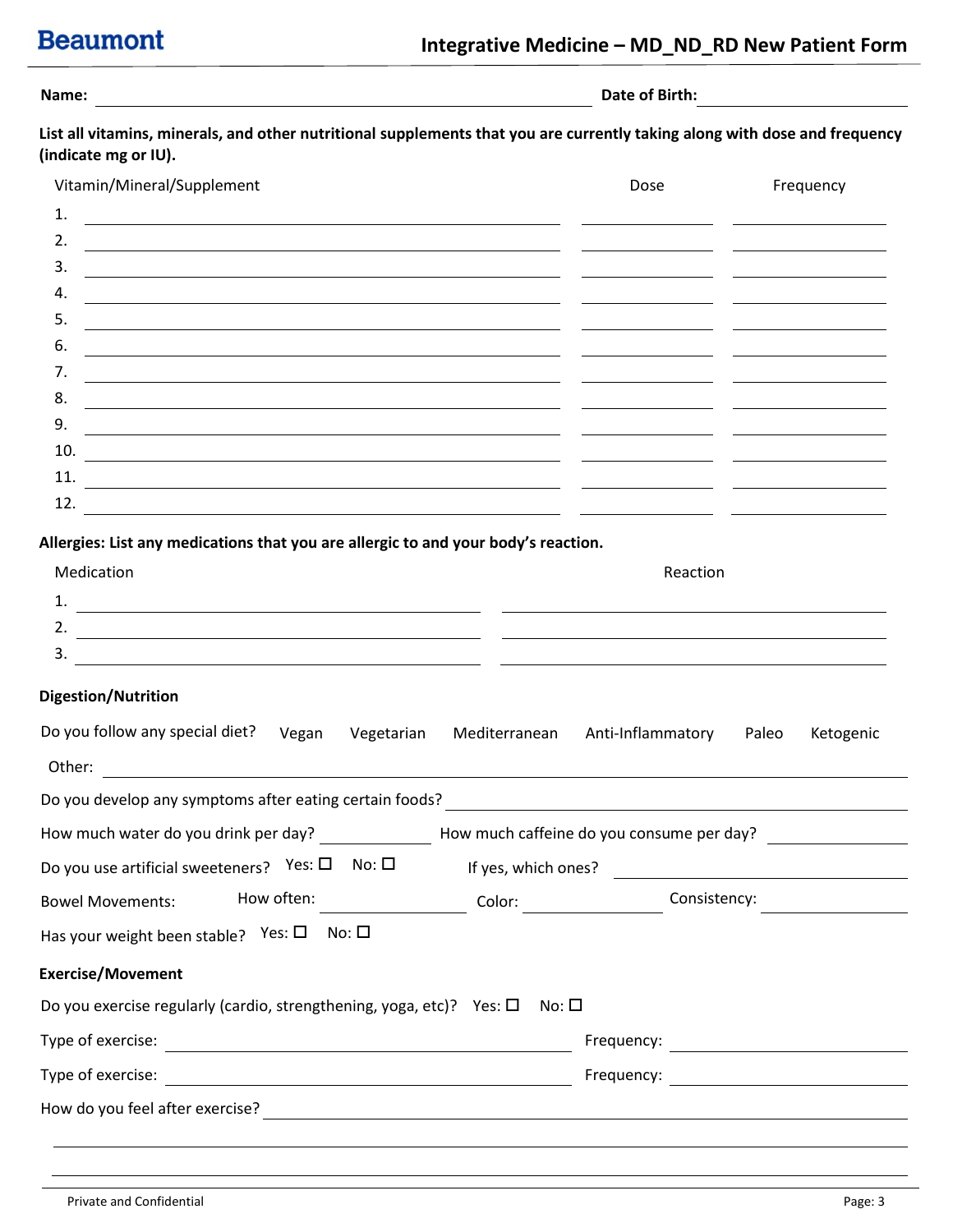| Name:<br><u> 1989 - Johann Barbara, martxa alemaniar amerikan a</u>                                                                                                                                                              |   |                        |                                                | Date of Birth: <u>______________________</u>             |
|----------------------------------------------------------------------------------------------------------------------------------------------------------------------------------------------------------------------------------|---|------------------------|------------------------------------------------|----------------------------------------------------------|
| Sleep/Relaxation                                                                                                                                                                                                                 |   |                        |                                                |                                                          |
| Do you have? Sleep apnea $\square$ Trouble Falling Asleep $\square$                                                                                                                                                              |   |                        | Trouble Staying Asleep $\Box$                  |                                                          |
| How many hours of sleep do you get per night? _________________                                                                                                                                                                  |   |                        |                                                | What time do you usually fall asleep?                    |
| Do you experience sleepiness during the day? Yes: $\square$ No: $\square$                                                                                                                                                        |   |                        | Do you take naps? Yes: $\square$ No: $\square$ |                                                          |
| Do you awaken refreshed? Yes: $\square$ No: $\square$                                                                                                                                                                            |   |                        |                                                |                                                          |
| <b>Energy Level</b>                                                                                                                                                                                                              |   |                        |                                                |                                                          |
| How is your energy level?<br>Moreover, and the set of the set of the set of the set of the set of the set of the set of the set of the set of the set of the set of the set of the set of the set of the set of the set of the s |   |                        |                                                |                                                          |
| Energy best at what time of day?                                                                                                                                                                                                 |   |                        |                                                |                                                          |
| <b>Stress/Resilience</b>                                                                                                                                                                                                         |   |                        |                                                |                                                          |
|                                                                                                                                                                                                                                  |   |                        |                                                |                                                          |
| Does your stress level interfere with your                                                                                                                                                                                       |   |                        |                                                |                                                          |
|                                                                                                                                                                                                                                  |   |                        |                                                |                                                          |
| <b>Sexual/Reproductive Health</b>                                                                                                                                                                                                |   |                        |                                                |                                                          |
| <b>Women's Health</b>                                                                                                                                                                                                            |   |                        |                                                |                                                          |
|                                                                                                                                                                                                                                  |   |                        |                                                | Last menstrual period:<br><u> Last menstrual</u> period: |
| # of Pregnancies: # of Live Births:                                                                                                                                                                                              |   |                        |                                                |                                                          |
|                                                                                                                                                                                                                                  |   |                        |                                                |                                                          |
| Any problems related to menstrual cycles? Breasts, uterus, or ovaries?                                                                                                                                                           |   |                        |                                                |                                                          |
| <b>Men's Health</b>                                                                                                                                                                                                              |   |                        |                                                |                                                          |
| Date of most recent prostate check-up?                                                                                                                                                                                           |   |                        | PSA results?                                   |                                                          |
| Please check the box next to all that apply                                                                                                                                                                                      |   |                        |                                                |                                                          |
| Erectile Dysfunction $\Box$<br>Decreased Libido $\Box$                                                                                                                                                                           |   | Urinary Pain $\square$ |                                                | <b>Dribbling</b><br>□                                    |
| Difficulty with Urination $\Box$<br><b>Increased Libido</b>                                                                                                                                                                      | □ | Start/Stop             | □                                              | Up at Night $\Box$                                       |
| Infertility Issues? Yes: □<br>No: $\square$                                                                                                                                                                                      |   |                        |                                                |                                                          |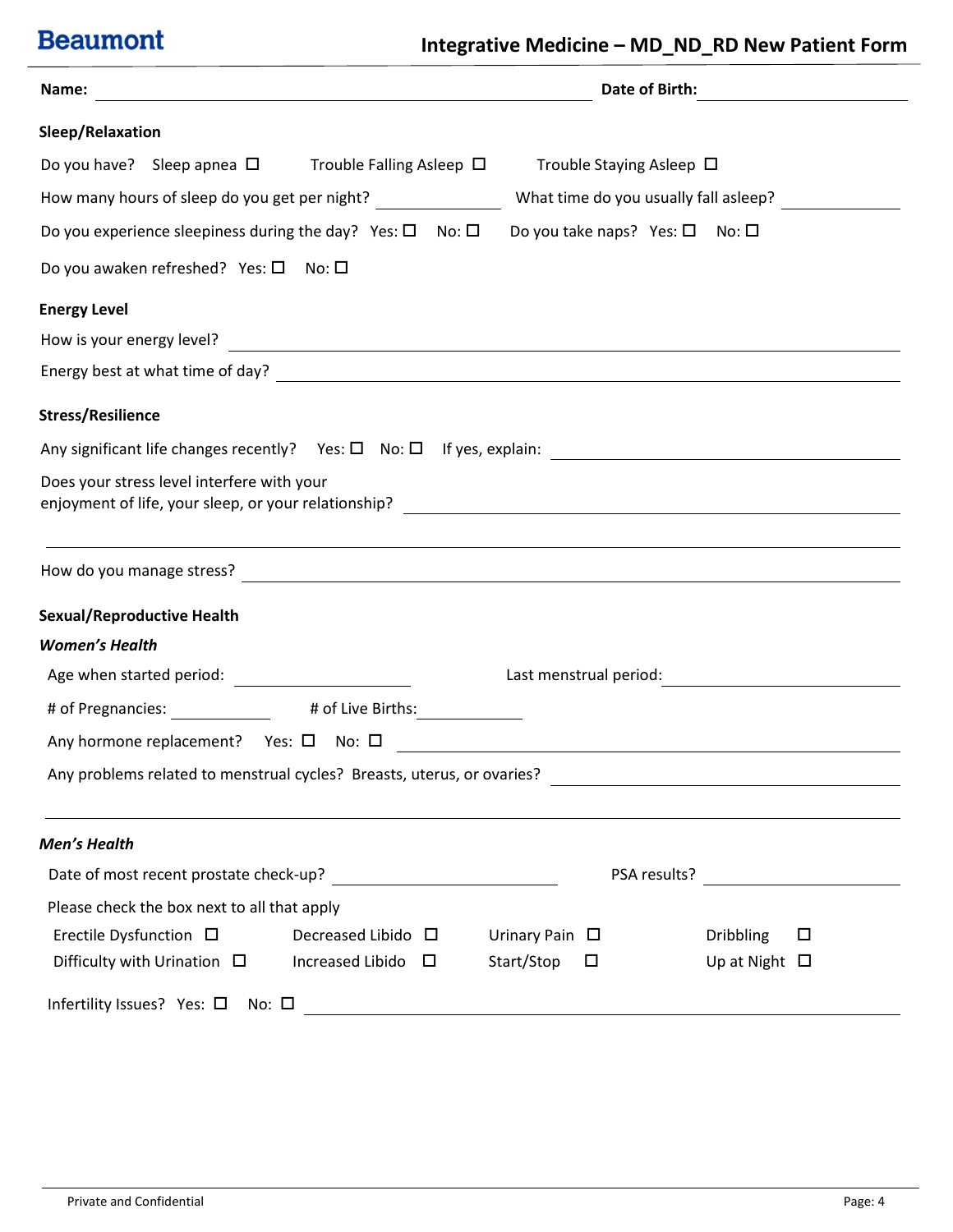**Name: Date of Birth: Date of Birth: Date of Birth: Date of Birth: Date of Birth: Date of Birth: Date of Birth: Date of Birth: Date of Birth: Date of Birth: Date of Birth: Date of Birth: Date of B** 

#### **Review of Systems Checklist**

### **Please indicate if you have had any of the below symptoms in the past 7 days**

| <b>Constitutional/General</b>  |     |           | <b>Eyes</b>                |     |           | Gastrointestinal/Abdominal |     |    |
|--------------------------------|-----|-----------|----------------------------|-----|-----------|----------------------------|-----|----|
| Fever                          | Yes | No        | Watering                   | Yes | No        | Reflux                     | Yes | No |
| Difficulty Managing Weight     | Yes | No        | Itching                    | Yes | No        | Ulcer                      | Yes | No |
| <b>Food Cravings</b>           | Yes | No        | <b>Dryness</b>             | Yes | No        | Belching                   | Yes | No |
| Poor Appetite                  | Yes | No        | Redness                    | Yes | No        | Nausea                     | Yes | No |
| <b>Binge Eating/Drinking</b>   | Yes | No        | Drainage                   | Yes | No        | Vomiting                   | Yes | No |
| Fatigue                        | Yes | No        | <b>Bags Under Eyes</b>     | Yes | No        | Cramping                   | Yes | No |
| Restlessness                   | Yes | No        | Dark Circles               | Yes | No        | Abdominal Pain             | Yes | No |
| <b>General Weakness</b>        | Yes | No        | <b>Eyelid Irritation</b>   | Yes | No        | Poor Appetite              | Yes | No |
| Low Stamina                    | Yes | <b>No</b> | Change in Vision           | Yes | No        | Poor Thirst                | Yes | No |
| <b>Skin/Nails</b>              |     |           | Light Sensitivity          | Yes | No        | <b>Burning Sensation</b>   | Yes | No |
| Rash                           | Yes | No        | Head/Eyes/Ears/Nose/Throat |     |           | Diarrhea                   | Yes | No |
| Acne                           | Yes | No        | <b>Hearing Loss</b>        | Yes | No        | Constipation               | Yes | No |
| Vitiligo                       | Yes | No        | <b>Ringing in Ears</b>     | Yes | No        | <b>Excess Gas</b>          | Yes | No |
| Rosacea                        | Yes | No        | Ear Pain                   | Yes | No        | Bloating                   | Yes | No |
| Eczema                         | Yes | No        | Sore Throat                | Yes | No        | Hemorrhoids                | Yes | No |
| Psoriasis                      | Yes | No        | <b>Hoarse Voice</b>        | Yes | <b>No</b> | <b>Rectal Pain</b>         | Yes | No |
| Itching                        | Yes | No        | Clearing Throat Often      | Yes | No        | Mucus in Stool             | Yes | No |
| Hives                          | Yes | No        | <b>Canker Sores</b>        | Yes | No        | <b>Blood in Stool</b>      | Yes | No |
| Thin/Cracking/Peeling Nails    | Yes | No        | <b>Dental Cavities</b>     | Yes | No        | <b>Black Stool</b>         | Yes | No |
| <b>Nail Fungus</b>             | Yes | No        | Gums Sore/Swollen          | Yes | No        | Stool Incontinence         | Yes | No |
| <b>Discolored Nails</b>        | Yes | No        | <b>Tongue Sore</b>         | Yes | No        | Genitourinary              |     |    |
| Nails with Ridges              | Yes | No        | Nasal/Sinus Congestion     | Yes | No        | Frequency                  | Yes | No |
| Nails with Pits                | Yes | No        | <b>Bad Breath</b>          | Yes | No        | Pain with Urination        | Yes | No |
| Cardiovascular                 |     |           | TMJ                        | Yes | No        | Up at Night to Urinate     | Yes | No |
| Chest Pain                     | Yes | No        | <b>Grinding Teeth</b>      | Yes | No        | Incontinence               | Yes | No |
| Hypertension                   | Yes | No        | Headaches/Migraines        | Yes | No        | <b>Blood in Urine</b>      | Yes | No |
| Palpitations                   | Yes | No        | <b>Blurred Vision</b>      | Yes | No        | Genital Discharge          | Yes | No |
| Rapid Heart Rate               | Yes | No        | <b>Glasses or Contacts</b> | Yes | No        | <b>Genital Itching</b>     | Yes | No |
| Slow Heart Rate                | Yes | No        | <b>Neurologic</b>          |     |           | Low Libido                 | Yes | No |
| Leg or Foot Swelling           | Yes | No        | Seizures                   | Yes | No        | Erectile Dysfunction       | Yes | No |
| <b>Respiratory</b>             |     |           | Stroke                     | Yes | No        | Musculoskeletal            |     |    |
| Cough                          | Yes | No        | Headache                   | Yes | No        | Joint Pain                 | Yes | No |
| Cough Up Blood                 | Yes | No        | <b>Dizziness</b>           | Yes | No        | Joint Stiffness            | Yes | No |
| Wheezing/Asthma                | Yes | No        | Fainting                   | Yes | No        | Muscle Pain                | Yes | No |
| COPD                           | Yes | No        | Difficulty with Balance    | Yes | No        | Muscle Stiffness           | Yes | No |
| <b>Difficulty Breathing</b>    | Yes | No        | Slurred Speech             | Yes | No        | Neck Pain                  | Yes | No |
| Shortness of Breath            | Yes | No        | Numbness/Tingling          | Yes | No        | <b>Back Pain</b>           | Yes | No |
| Allergy/Immune                 |     |           | Tremor                     | Yes | No        | <b>Muscle Cramps</b>       | Yes | No |
| <b>Hepatitis</b>               | Yes | No        | <b>Memory Loss</b>         | Yes | No        | <b>Muscle Twitching</b>    | Yes | No |
| HIV+                           | Yes | No        | Vertigo: spinning,         |     |           |                            |     |    |
| <b>Food Allergies</b>          | Yes | No        | movement sensations        | Yes | No        |                            |     |    |
| <b>Environmental Allergies</b> | Yes | No        |                            |     |           |                            |     |    |
| <b>Frequent Infections</b>     | Yes | No        |                            |     |           |                            |     |    |

| Eyes                       |     |    |  |
|----------------------------|-----|----|--|
| Watering                   | Yes | No |  |
| Itching                    | Yes | No |  |
| Dryness                    | Yes | No |  |
| Redness                    | Yes | No |  |
| Drainage                   | Yes | No |  |
| <b>Bags Under Eyes</b>     | Yes | No |  |
| <b>Dark Circles</b>        | Yes | No |  |
| <b>Eyelid Irritation</b>   | Yes | No |  |
| Change in Vision           | Yes | No |  |
| <b>Light Sensitivity</b>   | Yes | No |  |
| Head/Eyes/Ears/Nose/Throat |     |    |  |
| <b>Hearing Loss</b>        | Yes | No |  |
| <b>Ringing in Ears</b>     | Yes | No |  |
| Ear Pain                   | Yes | No |  |
| Sore Throat                | Yes | No |  |
| <b>Hoarse Voice</b>        | Yes | No |  |
| Clearing Throat Often      | Yes | No |  |
| <b>Canker Sores</b>        | Yes | No |  |
| <b>Dental Cavities</b>     | Yes | No |  |
| Gums Sore/Swollen          | Yes | No |  |
| <b>Tongue Sore</b>         | Yes | No |  |
| Nasal/Sinus Congestion     | Yes | No |  |
| <b>Bad Breath</b>          | Yes | No |  |
| TMJ                        | Yes | No |  |
| <b>Grinding Teeth</b>      | Yes | No |  |
| Headaches/Migraines        | Yes | No |  |
| <b>Blurred Vision</b>      | Yes | No |  |
| Glasses or Contacts        | Yes | No |  |
| <b>Neurologic</b>          |     |    |  |
| Seizures                   | Yes | No |  |
| Stroke                     | Yes | No |  |
| Headache                   | Yes | No |  |
| <b>Dizziness</b>           | Yes | No |  |
| Fainting                   | Yes | No |  |
| Difficulty with Balance    | Yes | No |  |
| <b>Slurred Speech</b>      | Yes | No |  |
| Numbness/Tingling          | Yes | No |  |
| Tremor                     | Yes | No |  |
| <b>Memory Loss</b>         | Yes | No |  |
| Vertigo: spinning,         | Yes |    |  |
| movement sensations        |     | No |  |

|                             | Gastrointestinal/Abdominal |    |  |  |  |  |
|-----------------------------|----------------------------|----|--|--|--|--|
| Reflux                      | Yes                        | No |  |  |  |  |
| Ulcer                       | Yes                        | No |  |  |  |  |
| Belching                    | Yes                        | No |  |  |  |  |
| Nausea                      | Yes                        | No |  |  |  |  |
| Vomiting                    | Yes                        | No |  |  |  |  |
| Cramping                    | Yes                        | No |  |  |  |  |
| Abdominal Pain              | Yes                        | No |  |  |  |  |
| Poor Appetite               | Yes                        | No |  |  |  |  |
| Poor Thirst                 | Yes                        | No |  |  |  |  |
| <b>Burning Sensation</b>    | Yes                        | No |  |  |  |  |
| Diarrhea                    | Yes                        | No |  |  |  |  |
| Constipation                | Yes                        | No |  |  |  |  |
| <b>Excess Gas</b>           | Yes                        | No |  |  |  |  |
| Bloating                    | Yes                        | No |  |  |  |  |
| Hemorrhoids                 | Yes                        | No |  |  |  |  |
| <b>Rectal Pain</b>          | Yes                        | No |  |  |  |  |
| Mucus in Stool              | Yes                        | No |  |  |  |  |
| <b>Blood in Stool</b>       | Yes                        | No |  |  |  |  |
| <b>Black Stool</b>          | Yes                        | No |  |  |  |  |
| Stool Incontinence          | Yes                        | No |  |  |  |  |
| Genitourinary               |                            |    |  |  |  |  |
| Frequency                   | Yes                        | No |  |  |  |  |
| Pain with Urination         | Yes                        | No |  |  |  |  |
| Up at Night to Urinate      | Yes                        | No |  |  |  |  |
| Incontinence                | Yes                        | No |  |  |  |  |
| <b>Blood in Urine</b>       | Yes                        | No |  |  |  |  |
| <b>Genital Discharge</b>    | Yes                        | No |  |  |  |  |
| <b>Genital Itching</b>      | Yes                        | No |  |  |  |  |
| Low Libido                  | Yes                        | No |  |  |  |  |
| <b>Erectile Dysfunction</b> | Yes                        | No |  |  |  |  |
| <b>Musculoskeletal</b>      |                            |    |  |  |  |  |
| Joint Pain                  | Yes                        | No |  |  |  |  |
| Joint Stiffness             | Yes                        | No |  |  |  |  |
| Muscle Pain                 | Yes                        | No |  |  |  |  |
| <b>Muscle Stiffness</b>     | Yes                        | No |  |  |  |  |
| Neck Pain                   | Yes                        | No |  |  |  |  |
|                             |                            |    |  |  |  |  |
| Back Pain                   | Yes                        | No |  |  |  |  |
| <b>Muscle Cramps</b>        | Yes                        | No |  |  |  |  |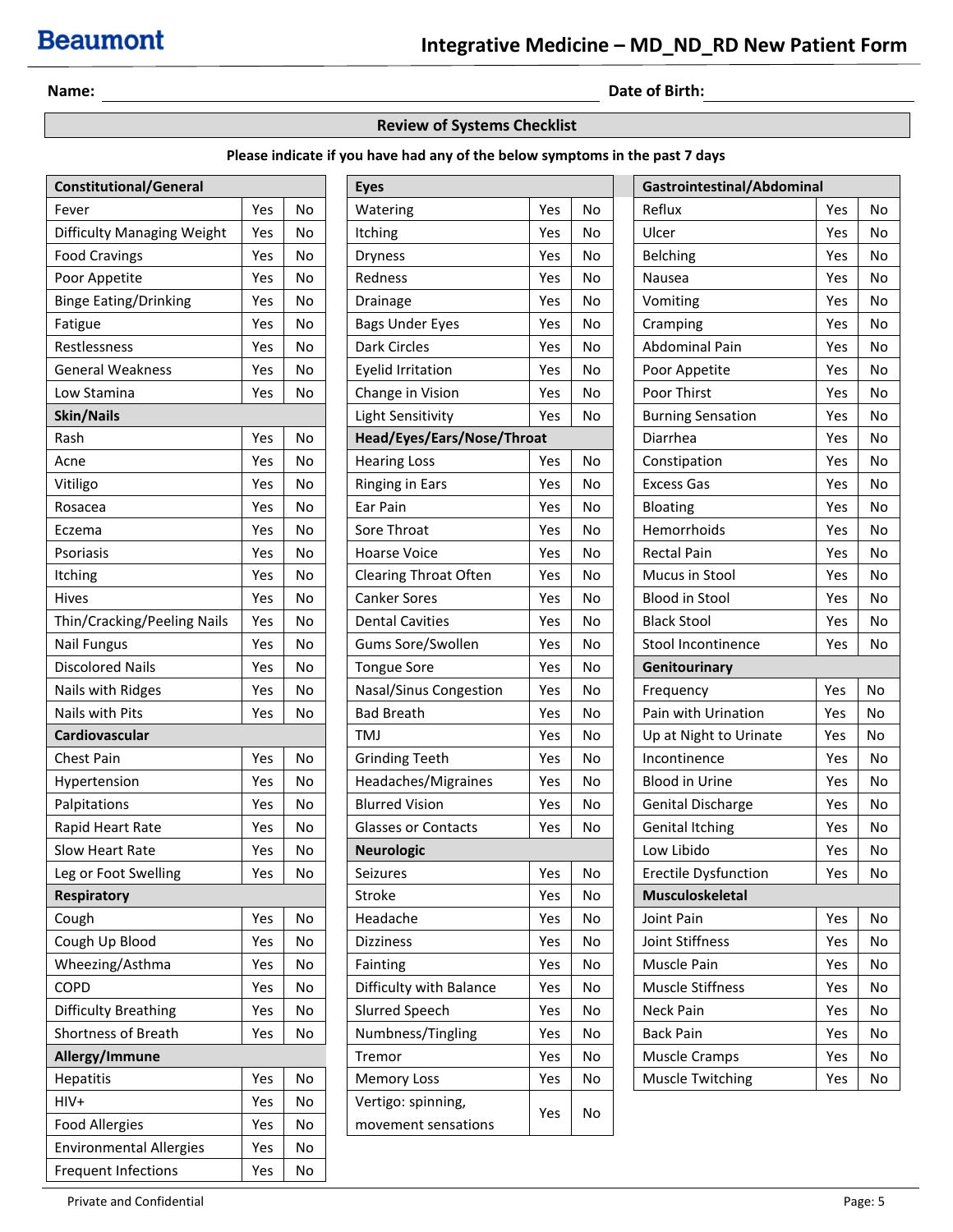### **Name: Date of Birth: Date of Birth: Date of Birth: Date of Birth:**

#### **Review of Systems Checklist Continued**

#### **Please indicate if you have had any of the below symptoms in the past 7 days**

| <b>Endocrine/Hematology</b> |            |     | Psychiatric           |            |    |
|-----------------------------|------------|-----|-----------------------|------------|----|
| Goiter                      | <b>Yes</b> | No  | Anxiety               | Yes        | No |
| Hypothyroid                 | <b>Yes</b> | No  | Depression            | <b>Yes</b> | No |
| Blood Clots (DVT)           | Yes.       | No. | <b>Hallucinations</b> | <b>Yes</b> | No |
| Easy Bruising               | Yes.       | No  | Mood Disorder         | Yes        | No |
| Easy Bleeding               | Yes        | No  |                       |            |    |
| Easily Over Heated          | Yes        | No. |                       |            |    |
| Cold Intolerant             | Yes.       | No  |                       |            |    |
| <b>Breast Abnormality</b>   | Yes        | No  |                       |            |    |
| Irregular Periods           | Yes        | No. |                       |            |    |
| <b>Heavy Periods</b>        | Yes        | No. |                       |            |    |
| <b>PMS Symptoms</b>         | Yes        | No  |                       |            |    |
| <b>Frequent Thirst</b>      | Yes        | No  |                       |            |    |
| Sweating/Night Sweats       | Yes        | No  |                       |            |    |
| <b>Hot Flashes</b>          | Yes.       | No  |                       |            |    |
| Hair Loss                   | Yes        | No  |                       |            |    |

| Psychiatric           |     |    |
|-----------------------|-----|----|
| Anxiety               | Yes | No |
| Depression            | Yes | No |
| <b>Hallucinations</b> | Yes | No |
| Mood Disorder         | Yes | N٥ |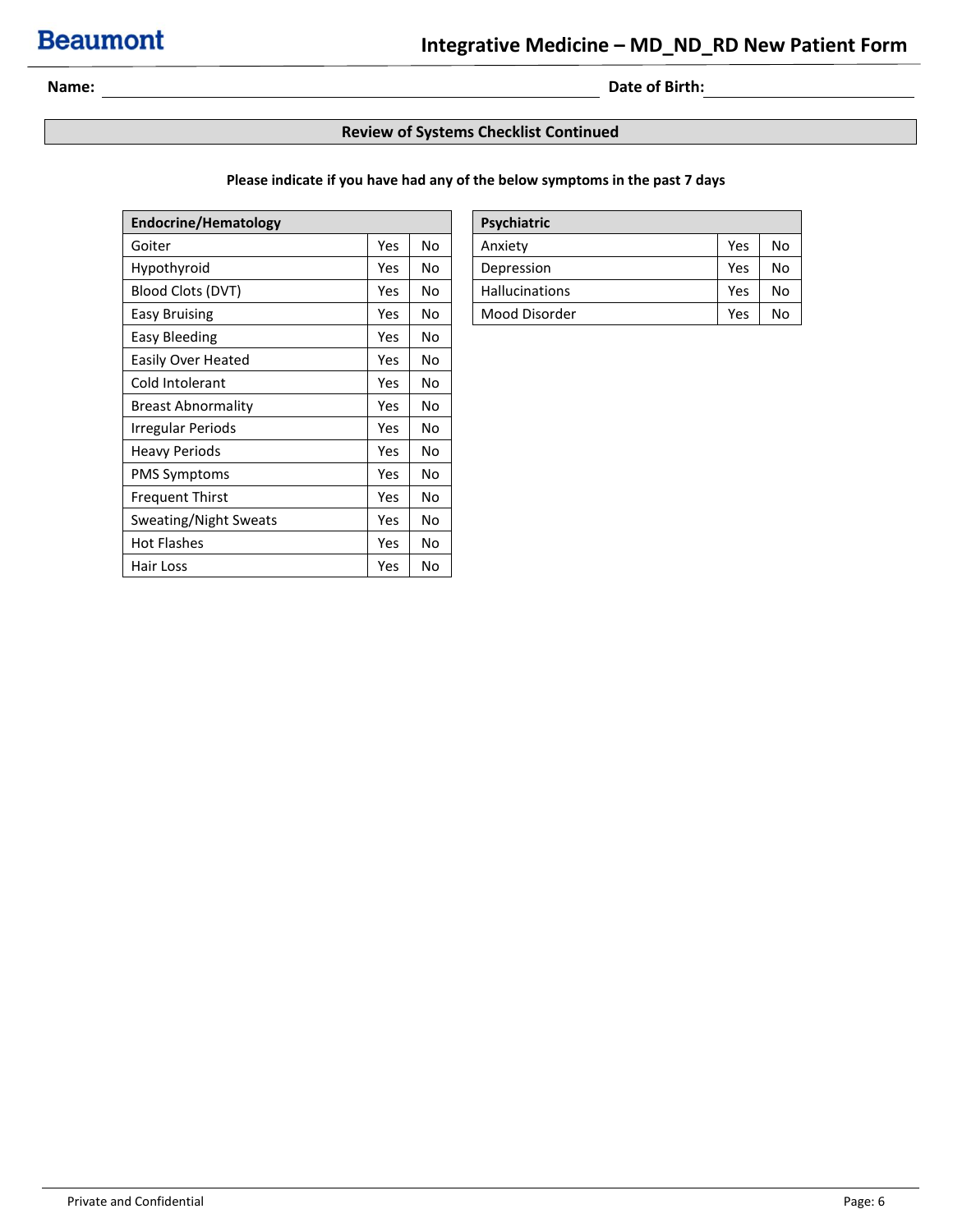**Name: Date of Birth:** 

#### **Medical Health Timeline**

The purpose of the timeline is to look at all the physical, mental, and emotional events in your life, to see what impact they may have had on your current health. Circle what applies, and use the lines to add any additional details. We will review at your visit.

**Your Birth**: Full term/premature Vaginal delivery/C section Feeding: breast/bottle

#### **Childhood (birth-17)**

- **Illness:** Infections, allergies, asthma, eczema, headaches, digestive issues, sinus infections, UTI, toxic exposures, anxiety/depression
- **Injuries:** Fractures, sprains, dislocations, head injury, concussion
- **Surgeries:** Appendectomy, tonsillectomy, orthopedic surgery
- **Emotional Events:** Drug/alcohol use in the house when you were growing up, mental illness of parent or sibling, divorce of your parents, abuse (physical, sexual, emotional), significant losses, bullying, significant moves, pregnancy

#### *Additional Details:*

#### **Young adult (18-29)**

- **Illness:** Infections, allergies, asthma, eczema, headaches, digestive issues (reflux, constipation, IBS, IBD), sinus infections, UTI, cancer, toxic exposures, diabetes, neurologic issues, anxiety/depression
- **Injuries:** Fractures, sprains, dislocations, head injury, concussion, back/neck injury
- **Surgeries:** Appendectomy, cholecystectomy tonsillectomy, orthopedic surgery
- **Emotional Events:** College graduation, graduate degree, marriage, divorce, childbirth, miscarriage, abortion, significant moves, significant losses, abuse/assault

#### *Additional Details:*